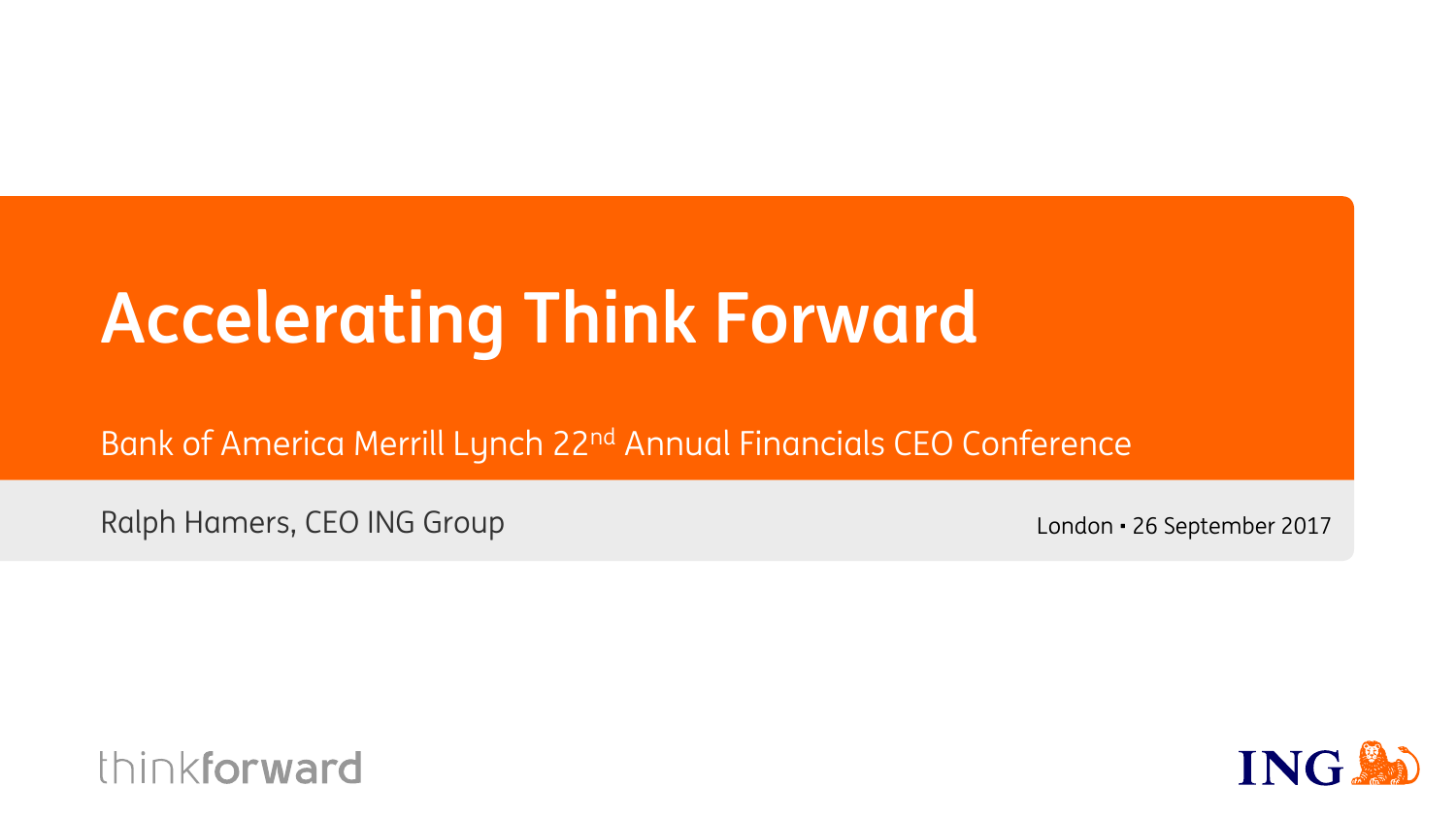# **The global financial crisis 10 years on**

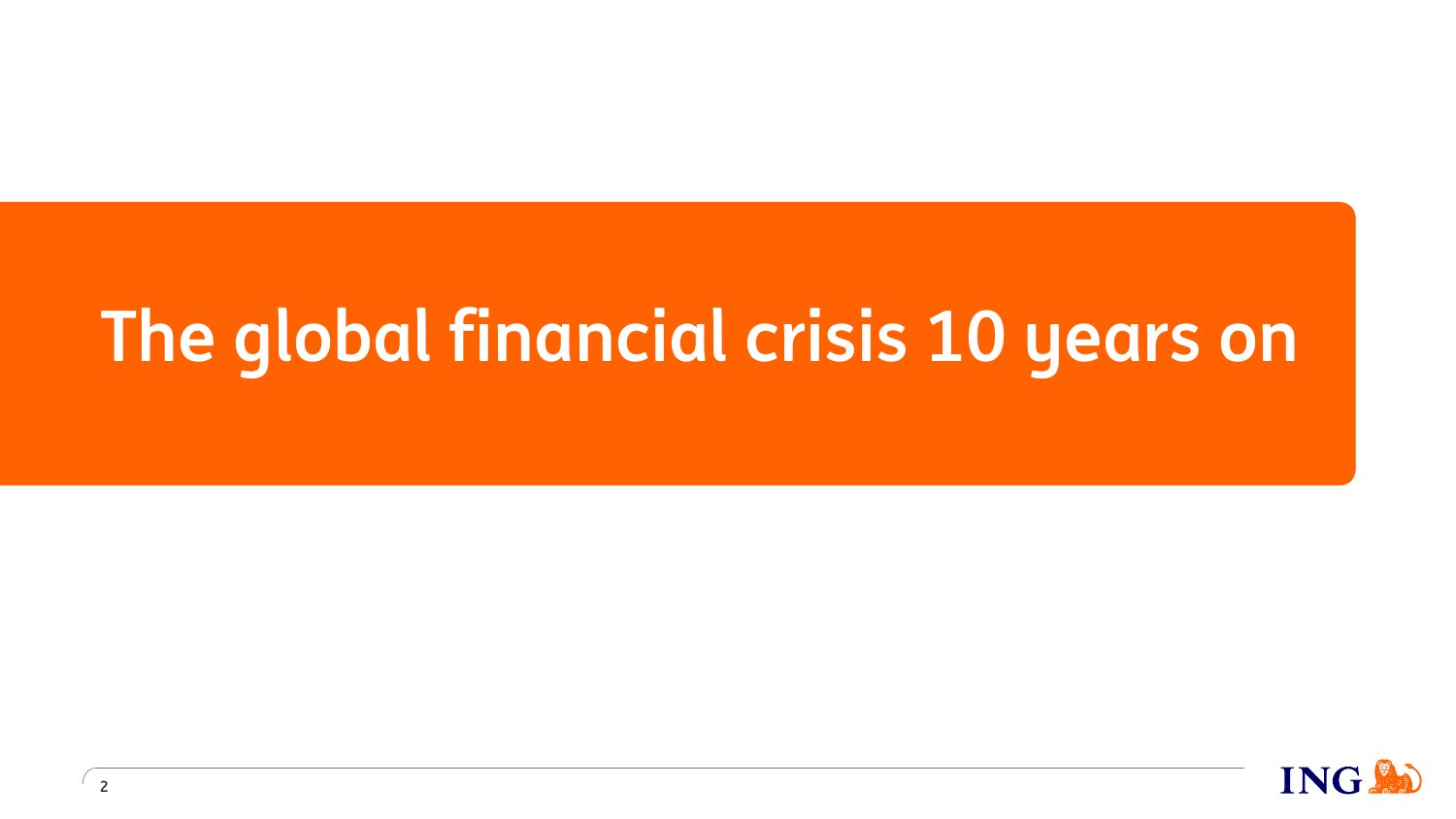## **EC restructuring successfully completed in 2016; ING fully repositioned as a bank**

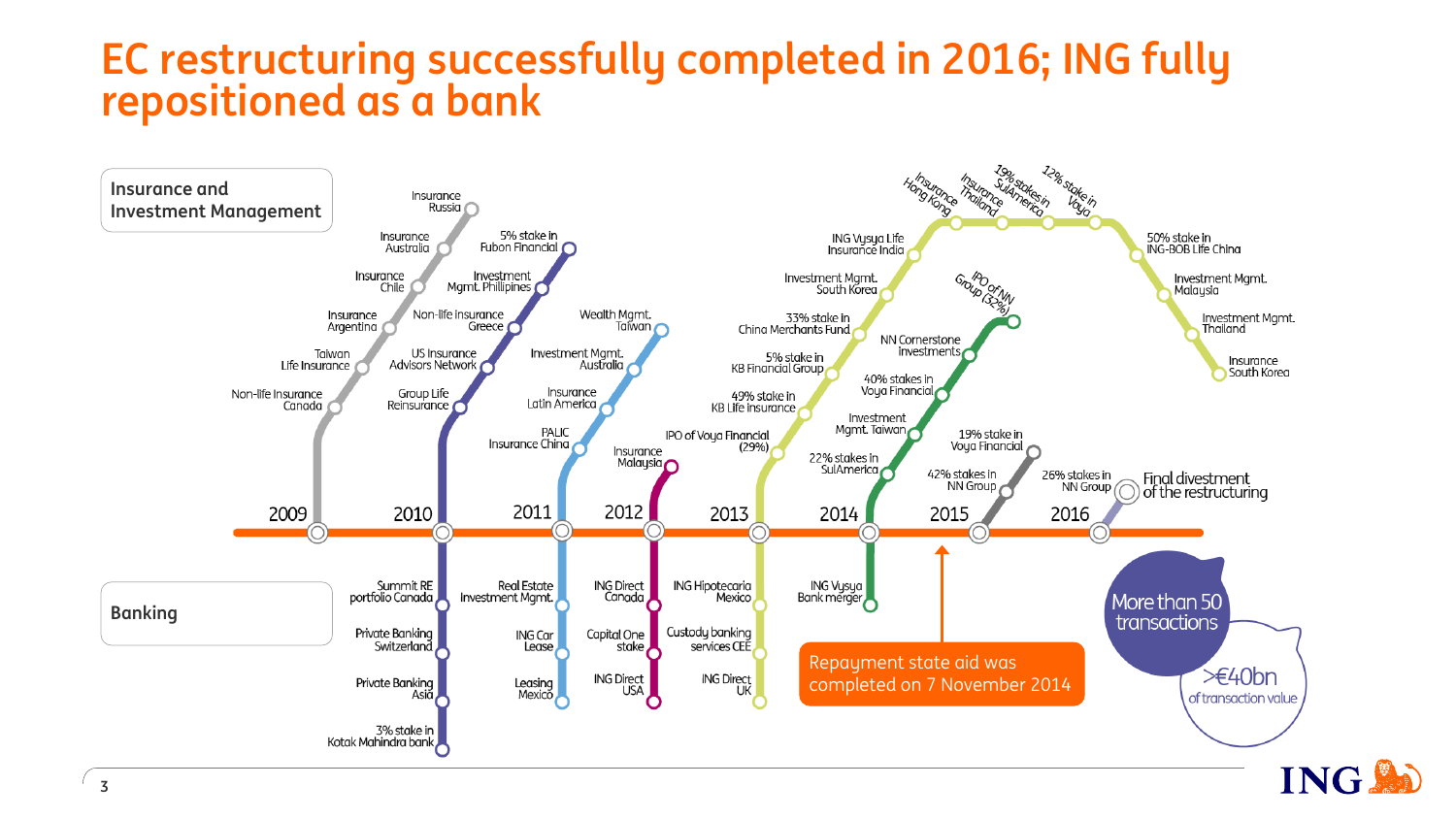## **Our Think Forward strategy on a page**



**4**

- Think Forward strategy was launched in 2014
- Focus on earning the primary relationship
- Creating a differentiating customer experience with a customer promise of clear and easy banking
- Building sustainable balance sheets in the countries and focus on own-originated lending

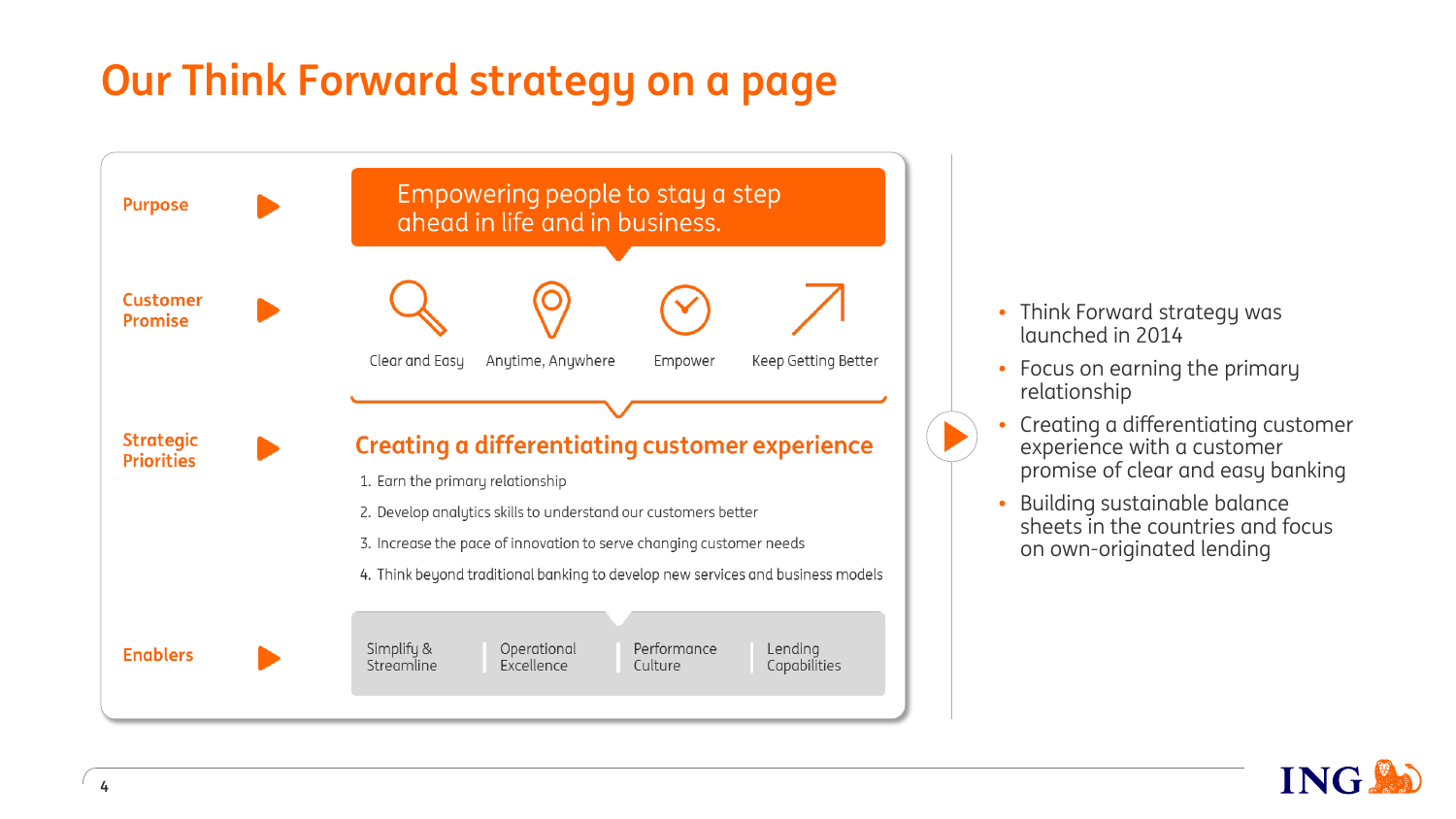# **Think Forward strategy at work**

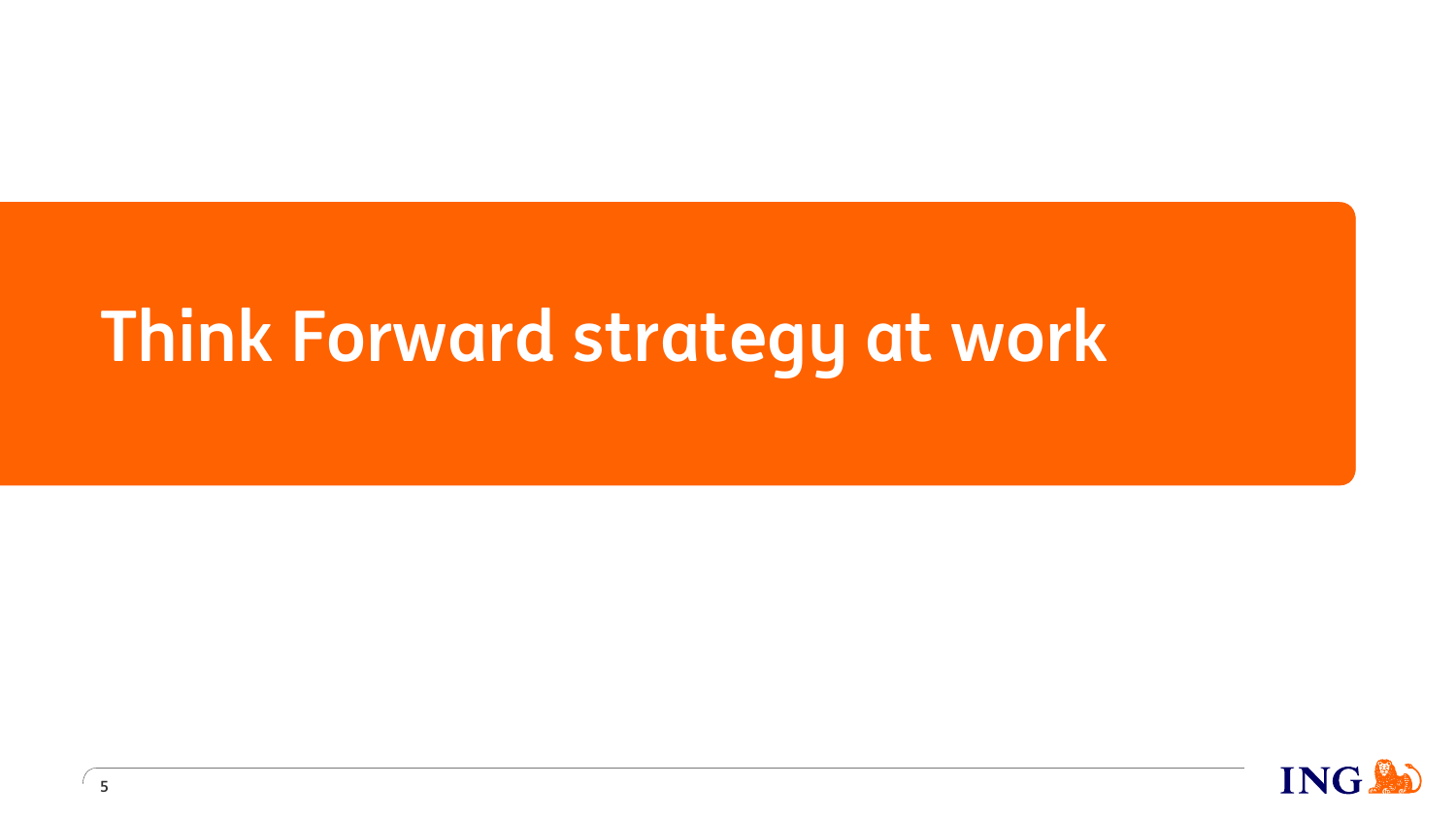## **Our focus on primary customer relationships drives value**



**ING.** 

\* Of which Netherlands 37k and BeLux 35k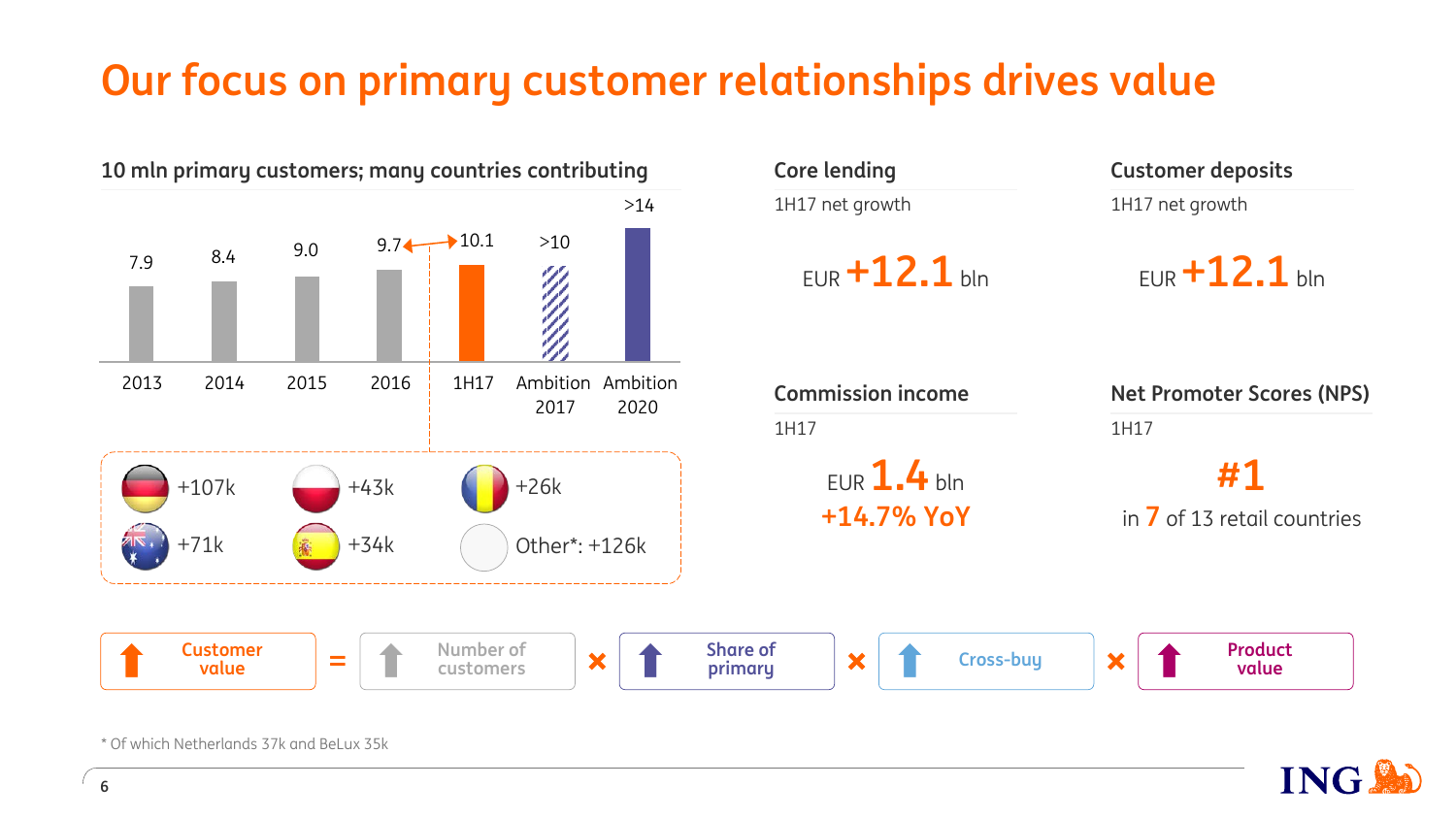## **We will start moving towards an intermediate state…**

![](_page_6_Figure_1.jpeg)

| <b>Starting point</b>                                                                            | In coming 5 years                                                                                                                                                                                                                                                                           | <b>End state</b>                                                                                                               |  |
|--------------------------------------------------------------------------------------------------|---------------------------------------------------------------------------------------------------------------------------------------------------------------------------------------------------------------------------------------------------------------------------------------------|--------------------------------------------------------------------------------------------------------------------------------|--|
| • Different Retail<br>models with limited<br>standardisation<br>• WB building<br>towards 1 model | • Countries with similar value proposition will converge by cluster, developing<br>harmonised business model and shared operating model<br>. Infrastructure, data and support functions will converge across all countries<br>and business lines, laying foundation for further convergence | • Convergence towards<br>a single model to<br>provide the best client<br>experience and cost<br>efficiency in all<br>countries |  |

![](_page_6_Picture_3.jpeg)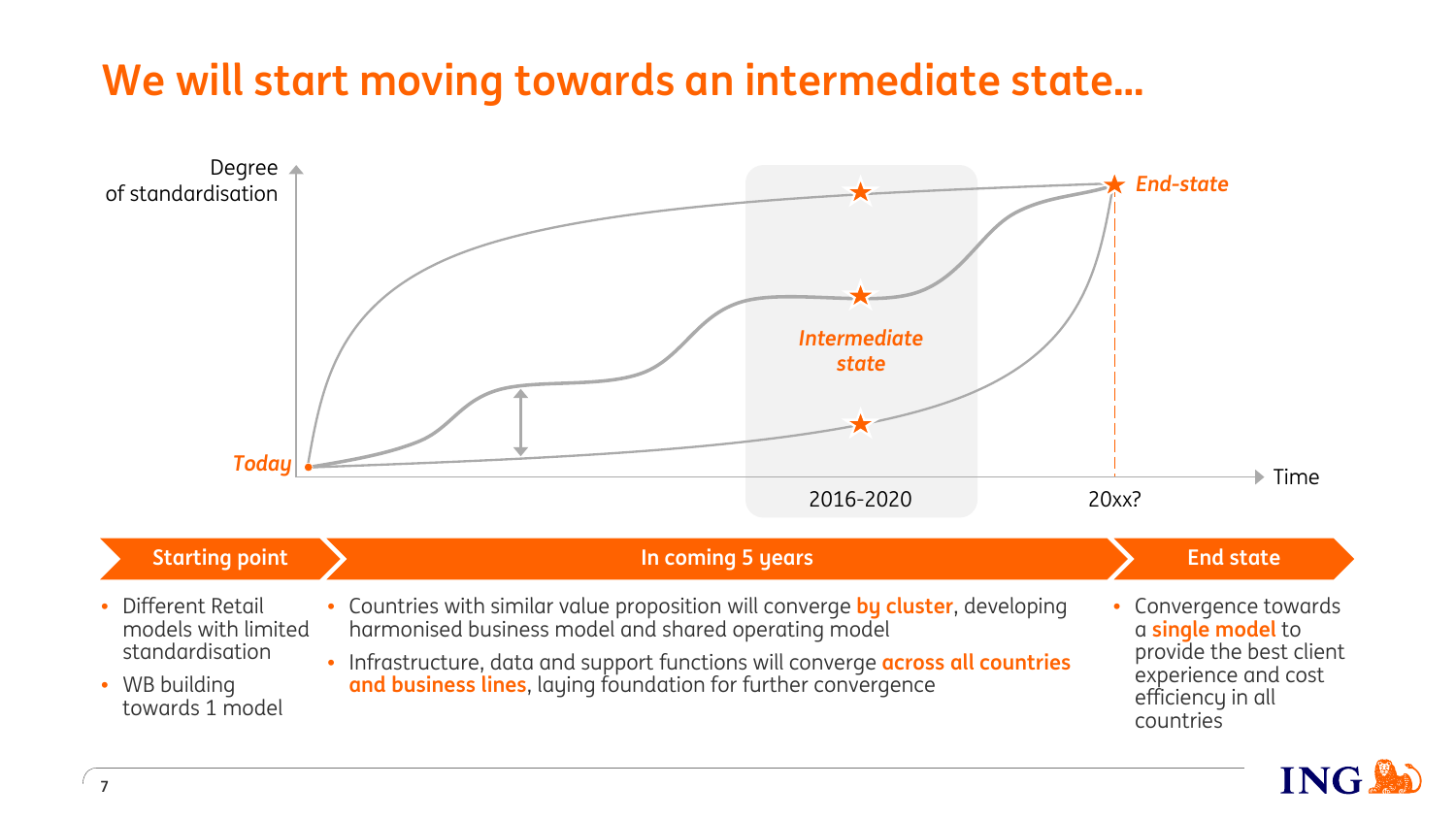## **…in order to create a globally scalable banking platform**

**Empowering people to stay a step ahead in life and in business**

**The ING brand**

**Creating a differentiating customer experience**

![](_page_7_Figure_4.jpeg)

Support Function TOMs: Finance, Risk, HR, Procurement, IT

**ING!** 

\* Subject to and under relevant regulatory review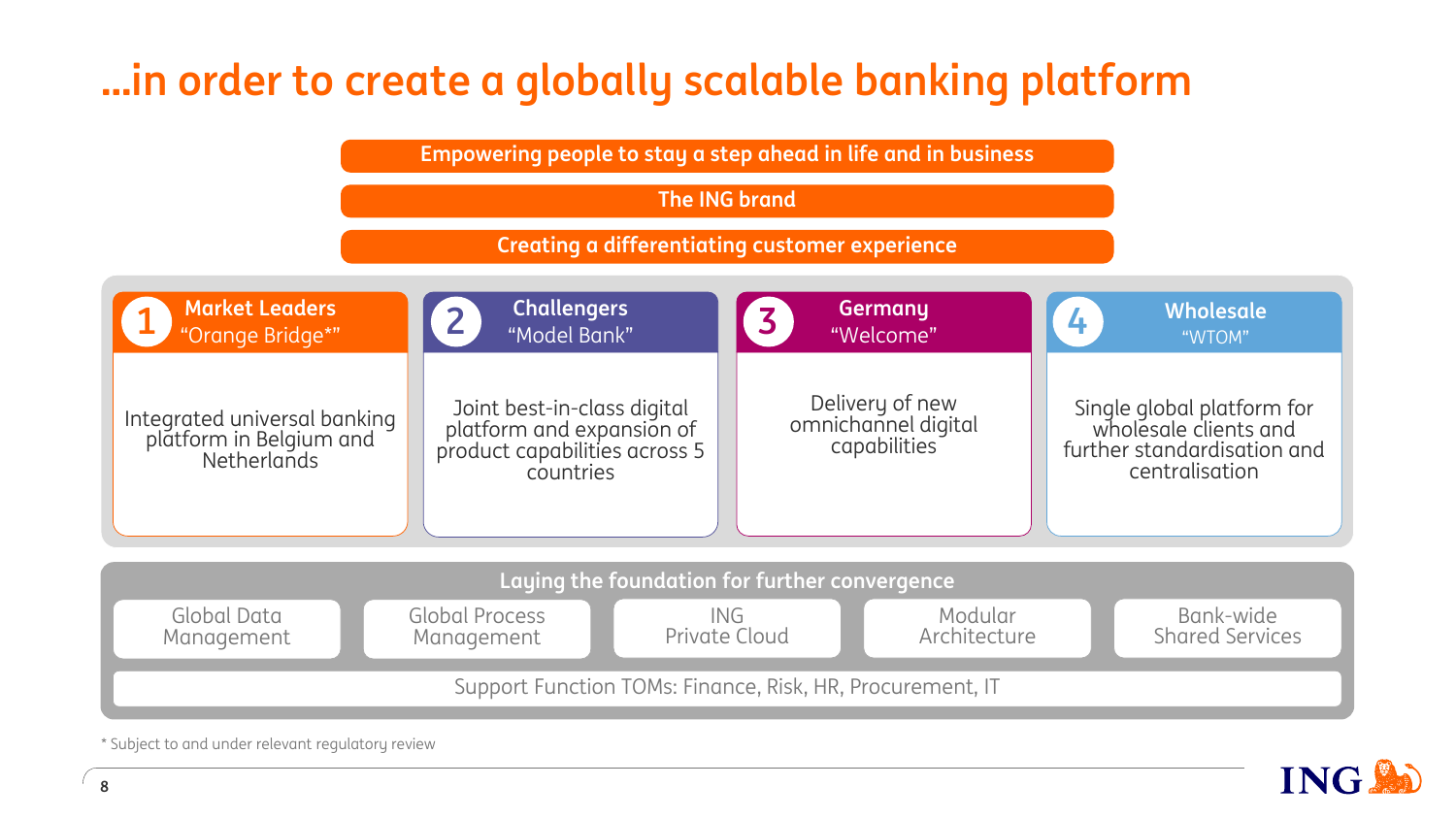## **Case study Germany: further digitising our offering via Welcome**

## **Digital current account opening and Multibanking feature Third party solutions**

![](_page_8_Picture_2.jpeg)

![](_page_8_Picture_4.jpeg)

# **M**Yareto **ARK**

![](_page_8_Picture_6.jpeg)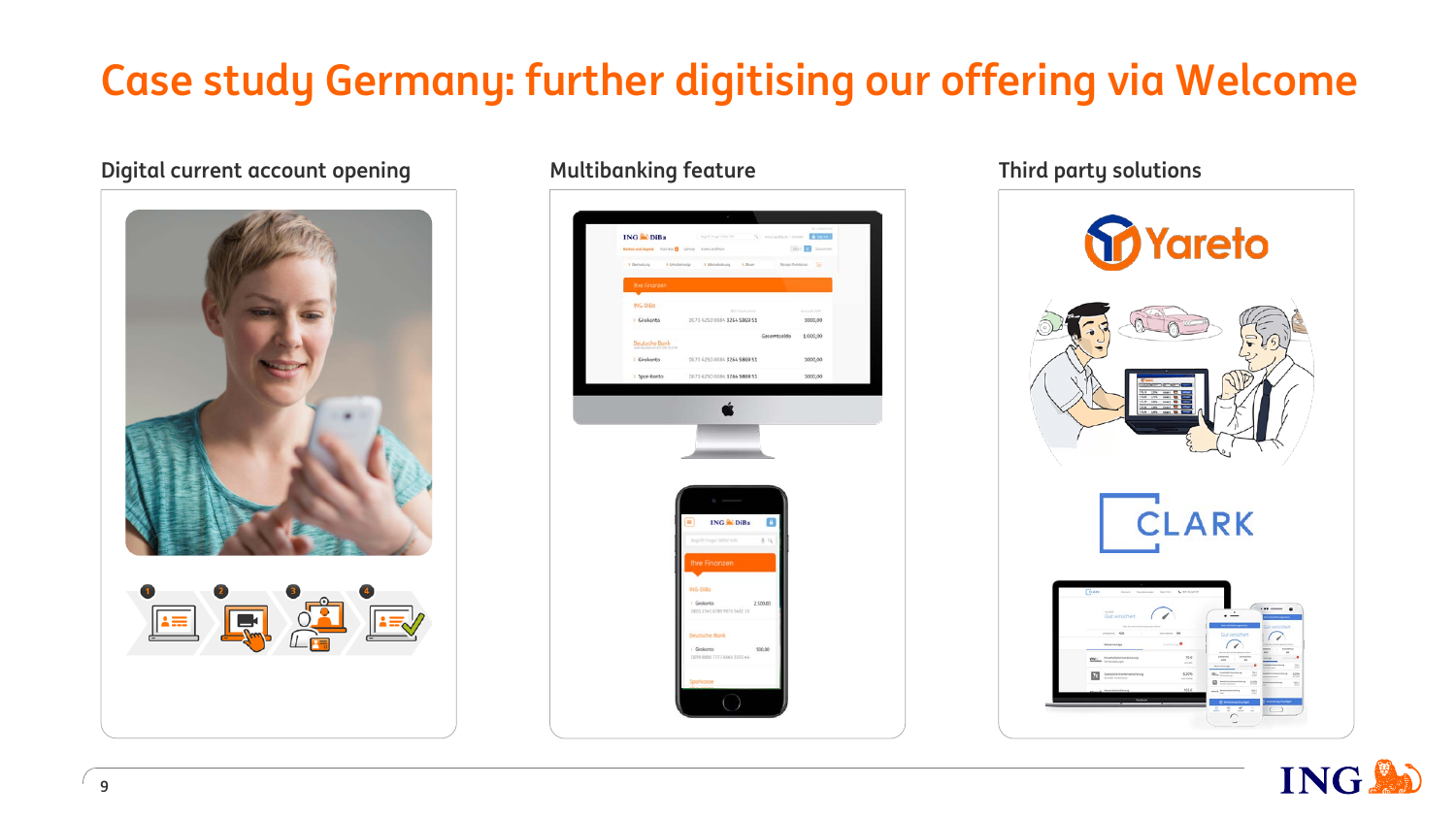## **Innovations empower our clients to stay a step ahead**

## **Money management platforms Robo advice partnership**

![](_page_9_Picture_2.jpeg)

10 European countries by year-end

Money management app Yolt has gone 'open beta' in the UK

YOLT

Fintech partnership with Robo advisor Scalable in Germany

![](_page_9_Picture_8.jpeg)

![](_page_9_Picture_10.jpeg)

## **Mobile payments platform Artificial Intelligence (AI) & Robotics**

Partnership with Axyon AI to use deep learning techniques in the syndicated loans market

![](_page_9_Picture_13.jpeg)

As one of the first banks, we introduce chatbots in the wholesale banking domain

![](_page_9_Picture_15.jpeg)

ING Wholesale Banking's Chatbot Bill

![](_page_9_Picture_17.jpeg)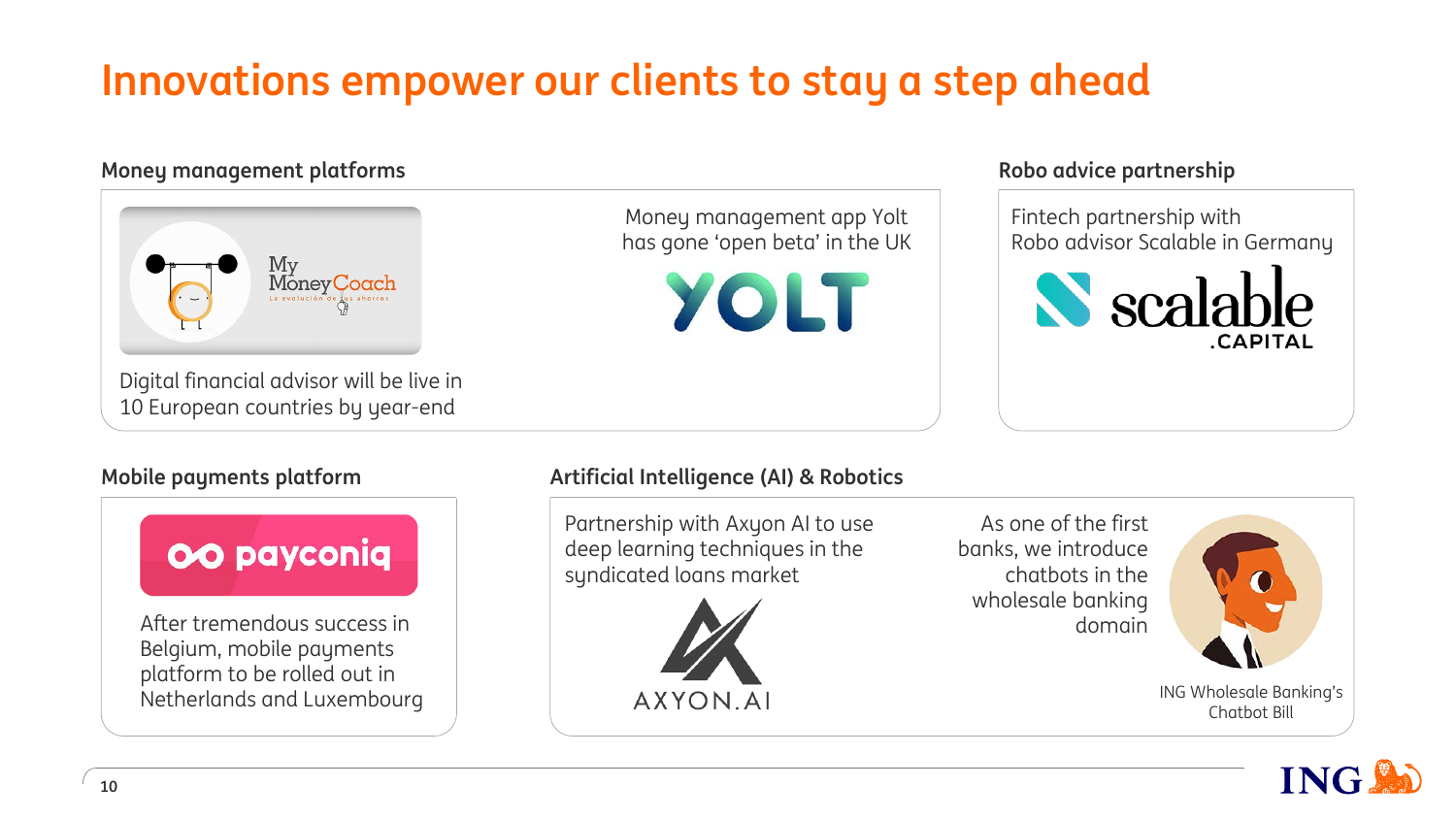## **Agile a Dutch success story; to be rolled out in other countries**

![](_page_10_Picture_1.jpeg)

## **Why switch to Agile way of working?**

- More efficient: less obstacles and handovers to empower employees
- Shorter time-to-market
- More competitive as well as more motivated and passionate employees
- Agile way of working introduced in the Netherlands and Poland. Projects are under way in Belgium, Germany and Romania

### **How does it work?**

- Small multidisciplinary, self-directed teams ('squads') organised around a central client goal
- Once specific assignment is completed, squad is discontinued
- Tribes are a collection of squads with interconnected missions
- Product development follows lean start-up method; client feedback is used constantly to improve product offering

![](_page_10_Figure_12.jpeg)

![](_page_10_Picture_13.jpeg)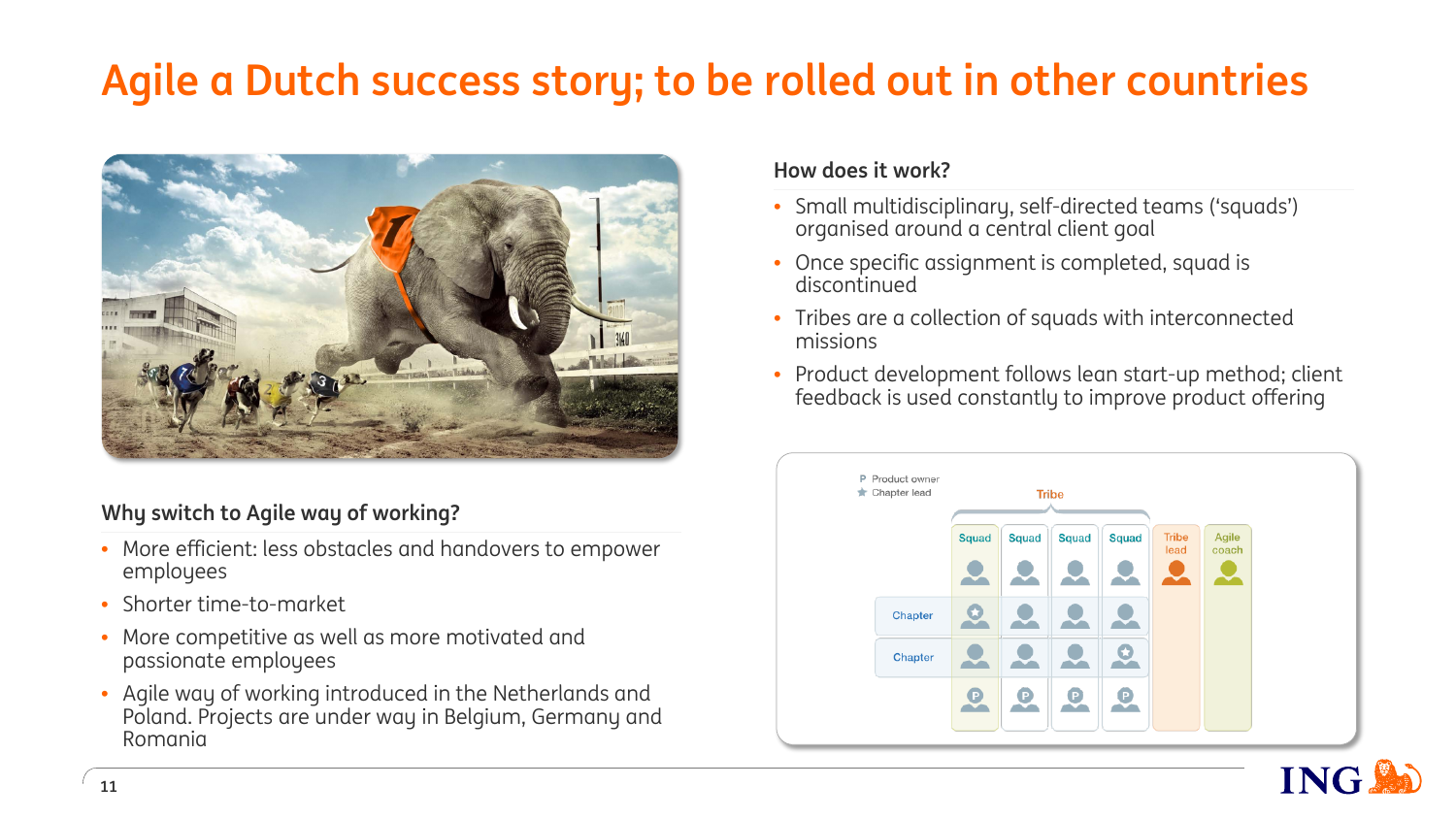# **1H17 results**

![](_page_11_Picture_1.jpeg)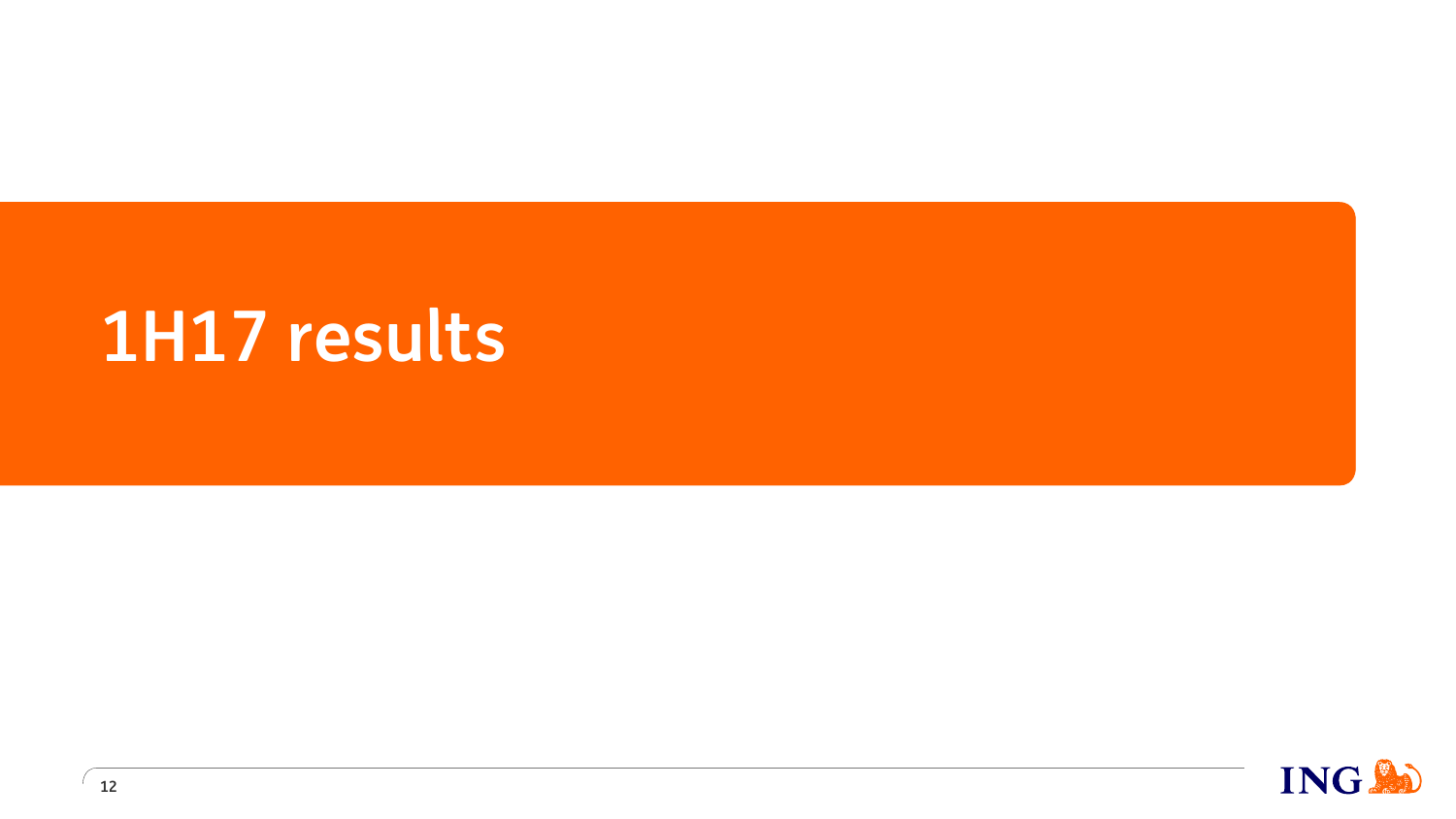## **Think Forward delivers on growth and cross-buy in C&GM**

![](_page_12_Figure_1.jpeg)

![](_page_12_Figure_2.jpeg)

![](_page_12_Figure_3.jpeg)

![](_page_12_Figure_4.jpeg)

All numbers based on Challengers & Growth Markets (Retail Banking and Wholesale Banking) \* Mutual funds only

![](_page_12_Picture_6.jpeg)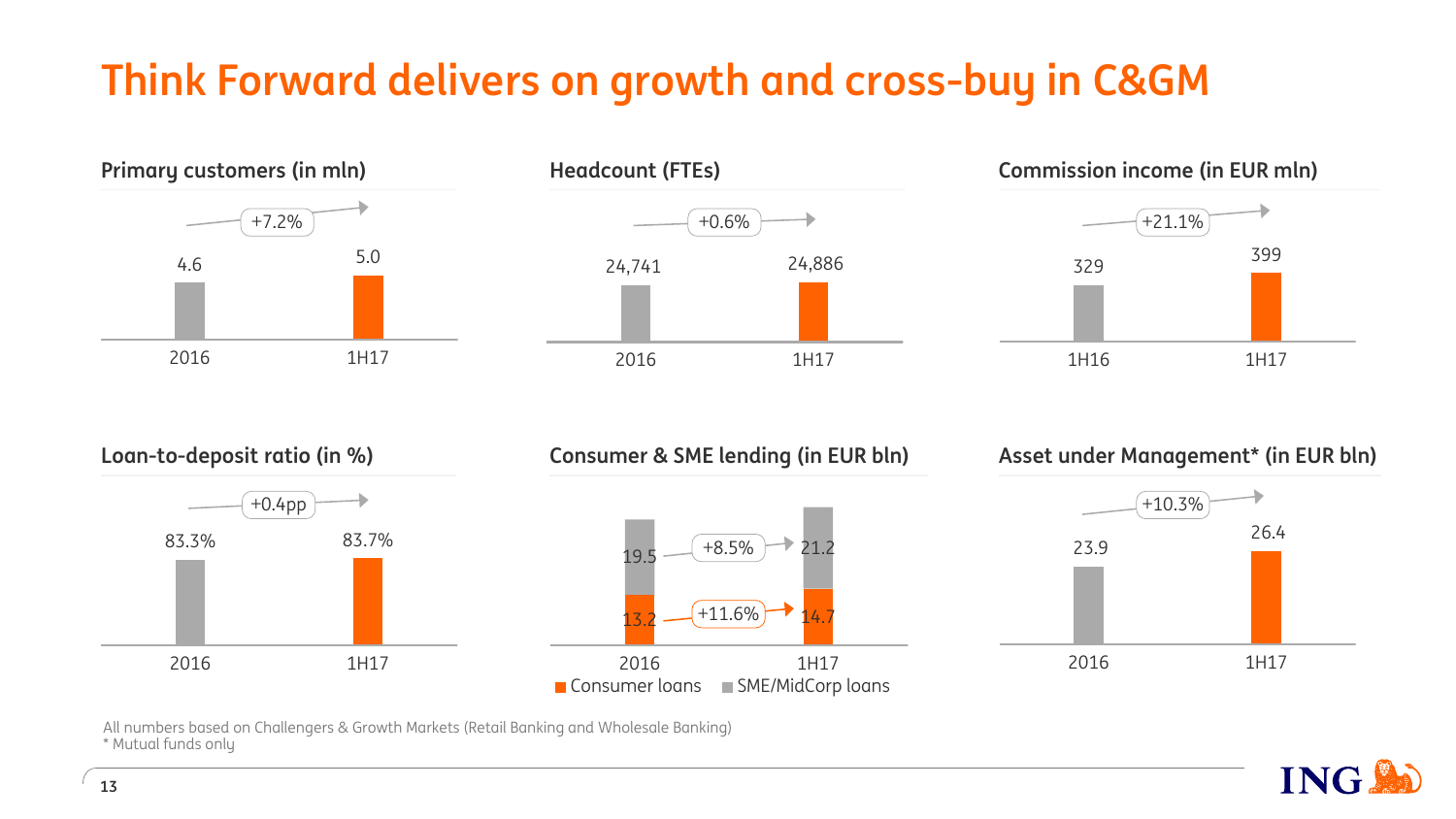## **Strong results deliver > 10% underlying ROE at Group level…**

![](_page_13_Figure_1.jpeg)

**Underlying ROE progression despite higher CET1 capital**

![](_page_13_Figure_3.jpeg)

- ING recorded underlying net profit for the first six months of 2017 of EUR 2,578 mln, up 14.1% on 1H16
- Despite a higher fully loaded ING Group CET1 ratio of 14.5%, the four-quarter rolling underlying return on equity rose to 10.8%

![](_page_13_Picture_6.jpeg)

\* 1H17 underlying ROE based on four-quarter rolling average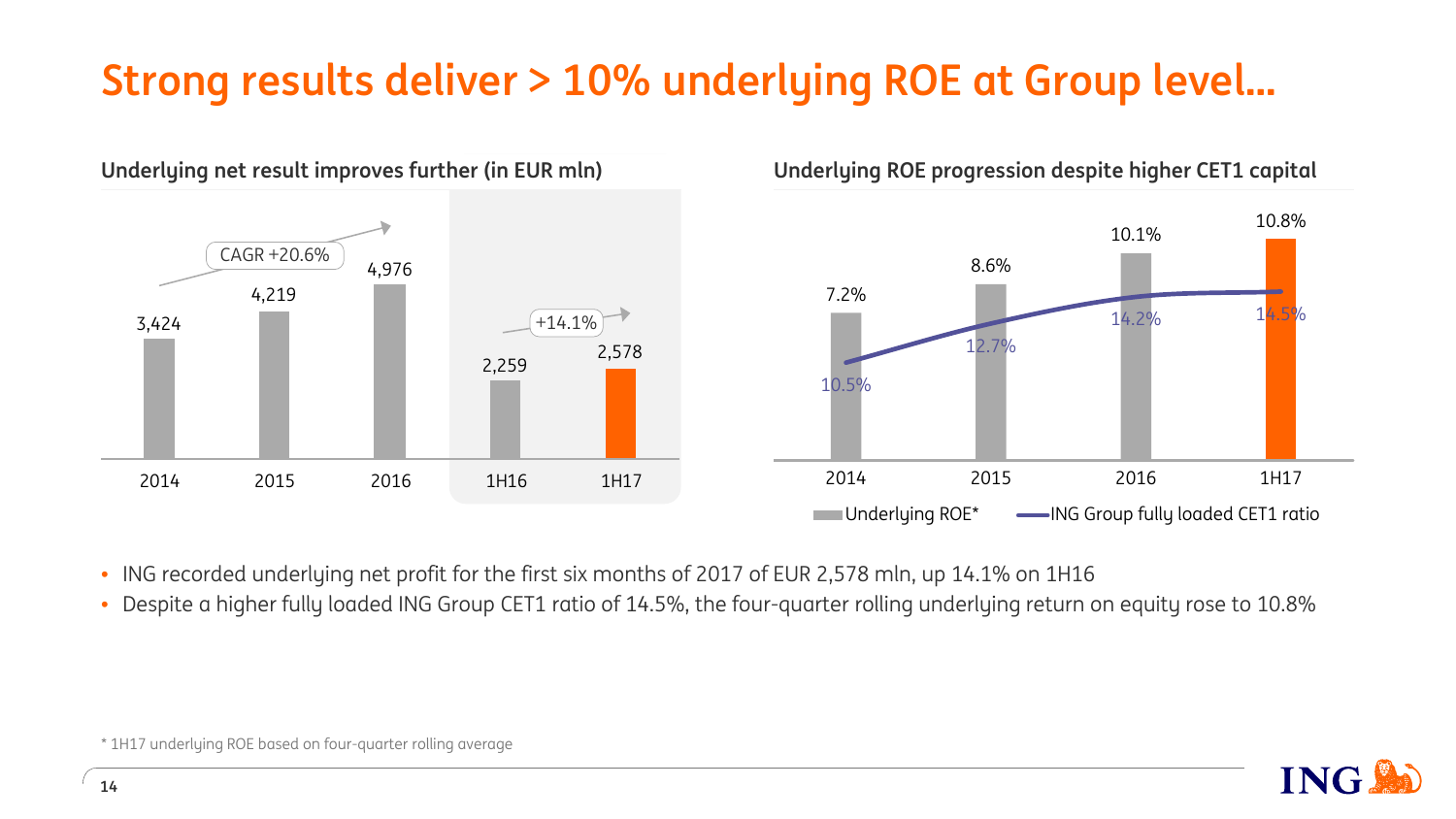## **…supported by healthy NII and fee income growth**

![](_page_14_Figure_1.jpeg)

- Underlying income grew 3.4% in 1H17 versus 1H16 largely driven by a steady increase in NII
- Our primary customer focus is underpinning strong 1H17 growth in commissions which are up 14.7% year-on-year

![](_page_14_Picture_4.jpeg)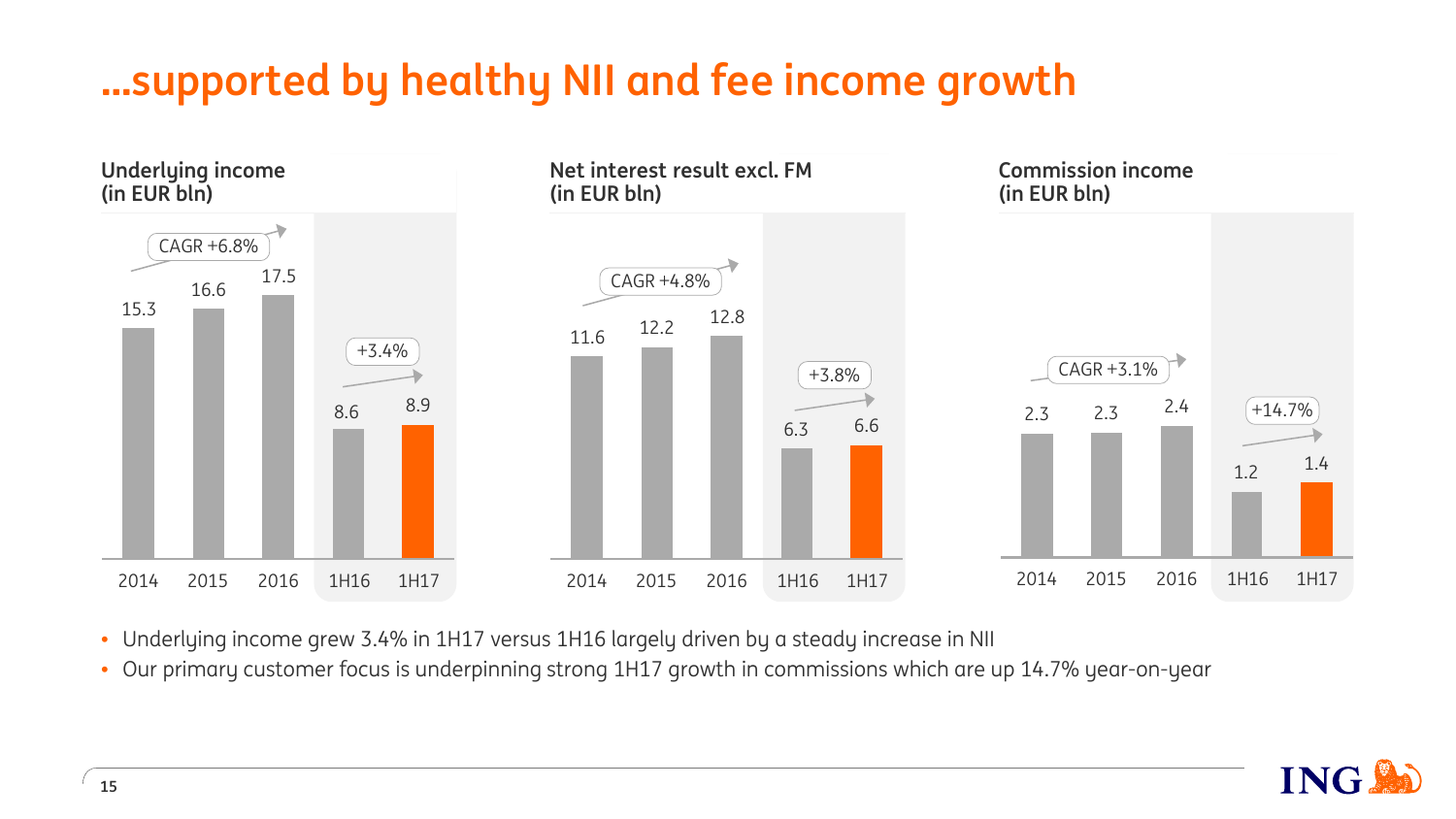## **Wrap up**

- ING recorded 1H17 underlying net result of EUR 2,578 mln, up 14.1% from the same period last year
- Strong results reflect continued loan growth at resilient margins and relatively low risk costs
- Think Forward strategy a strong boost for fees; 1H17 commission income up 14.7% versus 1H16
- On a four-quarter rolling average basis, ING Group's underlying return on equity rose to 10.8% in 1H17
- In the second quarter, we welcomed our 10 millionth primary bank customer
- New product innovations in Retail and Wholesale Banking drive differentiating customer experience
- Implementation of Agile way of working improves efficiency and reduces time to market

![](_page_15_Picture_8.jpeg)